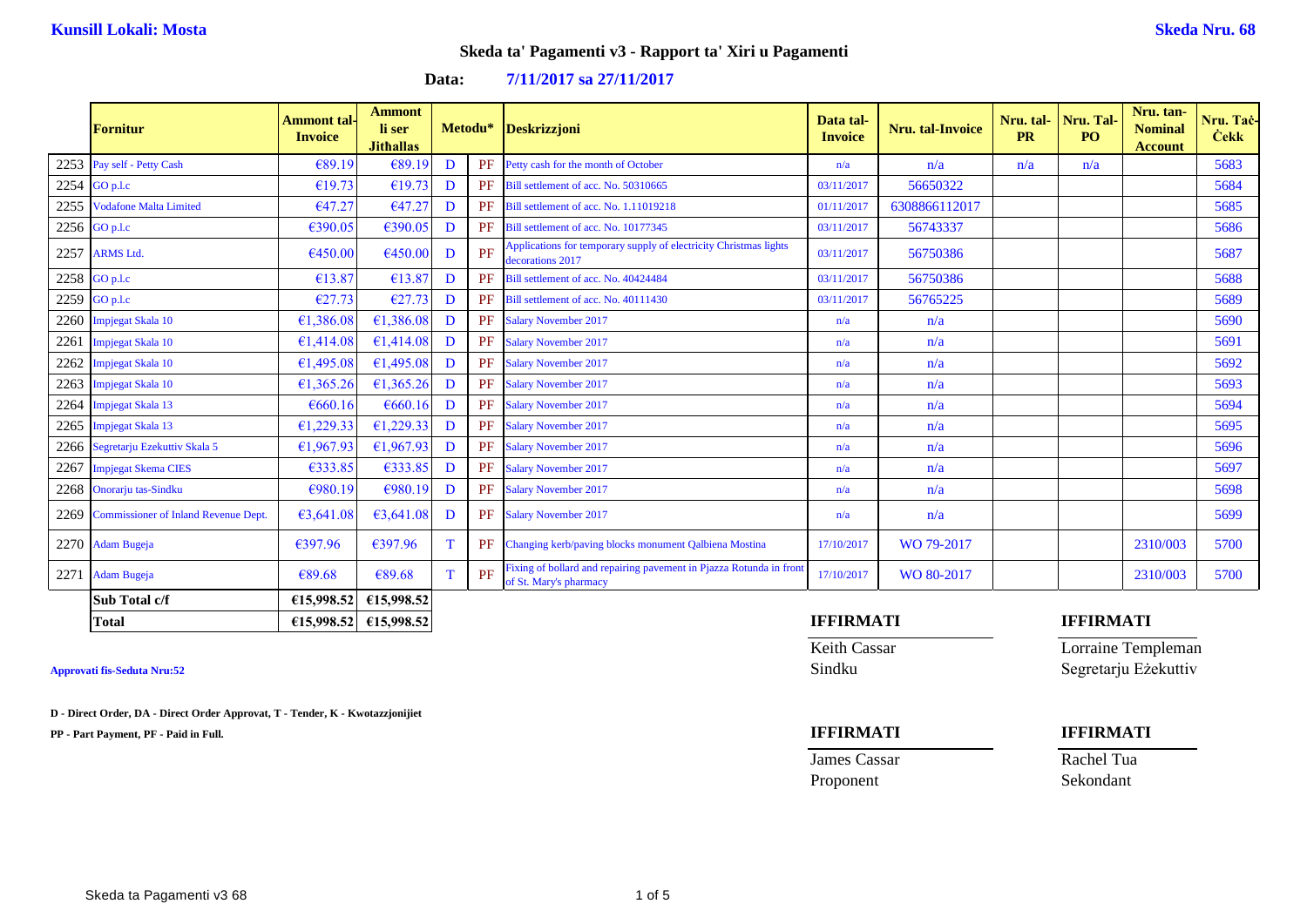### **Skeda ta' Pagamenti v3 - Rapport ta' Xiri u Pagamenti**

### **Data: 7/11/2017 sa 27/11/2017**

|      | <b>Fornitur</b>                                          | <b>Ammont</b> tal-<br><b>Invoice</b> | <b>Ammont</b><br>li ser<br><b>Jithallas</b> |   | Metodu*   | <b>Deskrizzjoni</b>                                                                                                                        | Data tal-<br><b>Invoice</b> | Nru. tal-Invoice | Nru. tal-<br><b>PR</b> | Nru. Tal<br>PO <sub>1</sub> | Nru. tan-<br><b>Nominal</b><br><b>Account</b> | Nru. Taċ-<br><b>Čekk</b> |
|------|----------------------------------------------------------|--------------------------------------|---------------------------------------------|---|-----------|--------------------------------------------------------------------------------------------------------------------------------------------|-----------------------------|------------------|------------------------|-----------------------------|-----------------------------------------------|--------------------------|
| 2272 | <b>Adam Bugeja</b>                                       | €866.06                              | €866.06                                     | T | PF        | Fixing pavement in Triq C. Dimech c/w Triq Wied il-Ghasel +<br>fixing kerb Triq l-Gharusa tal-Mosta c/w Triq Gafa' for<br>push/wheelchairs | 17/10/2017                  | WO 84-2017       |                        |                             | 2310/003                                      | 5700                     |
| 2273 | <b>Adam Bugeja</b>                                       | €134.52                              | €134.52                                     | T | PF        | Removing illegal dumping in Triq Ruzar Briffa (August2017)                                                                                 | 17/10/2017                  | WO 95-2017       |                        |                             | 2310/003                                      | 5700                     |
| 2274 | <b>Adam Bugeja</b>                                       | €406.60                              | €406.60                                     | T | PF        | Trenching a gutter under the pavement of 65/67, Triq il-Mithna l-<br><b>Oadima</b>                                                         | 17/10/2017                  | WO 98-2017       |                        |                             | 2310/003                                      | 5700                     |
| 2275 | <b>Adam Bugeja</b>                                       | €498.75                              | €498.75                                     | т | PF        | Fixing 4 bollards around Patri Avertan Bust and 2 in Triq Kungress<br>Ewkaristiku c/w Pjazza Rotunda Roc's side                            | 17/10/2017                  | WO 100-2017      |                        |                             | 2310/003                                      | 5700                     |
| 2276 | <b>Adam Bugeja</b>                                       | € $605.28$                           | €605.28                                     | T | PF        | Removing gazebo from playing field in Triq iz-Zakak                                                                                        | 17/10/2017                  | WO-2017          |                        |                             | 2310/003                                      | 5700                     |
| 2277 | <b>Adore More</b>                                        | €793.64                              | €793.64                                     | D | PF        | 6 blinds for Town Hall                                                                                                                     | 10/10/2017                  | 1207             |                        | 1418                        | 7310                                          | 5701                     |
| 2278 | <b>Clint Vella</b>                                       | €405.00                              | €405.00                                     | D | PF        | Cleaning of culverts (6)                                                                                                                   | 07/08/2017                  | 14/17            |                        | 1369                        | 3050                                          | 5702                     |
| 2279 | <b>Community Workers Scheme Enterprise</b><br>Foundation | €306.80                              | €306.80                                     | D | PF        | Overtime Mario Agius & Edwin Schembri overtime 20hours each<br>Friday 15th Saturday 16th September 2017                                    | 07/08/2017                  | 264/2017         |                        |                             | 3190                                          | 5703                     |
| 2280 | <b>Cuerdas Quartet</b>                                   | €200.00                              | €200.00                                     | D | PF        | <b>Entertainment Festa Qarghasel 2017</b>                                                                                                  | 02/11/2017                  |                  |                        | 1395                        | 3360                                          | 5704                     |
| 2281 | Ell's Urban Servuces Ltd.                                | €855.92                              | €855.92                                     | T | PF        | Patching in Triq il-Harruba                                                                                                                | 24/10/2017                  | <b>Bill 19</b>   |                        | 51-2017                     | 2310/002                                      | 5705                     |
| 2282 | Ell's Urban Servuces Ltd.                                | €258.01                              | €258.01                                     | T | PF        | Patching in Triq il-Harruba                                                                                                                | 24/10/2017                  | <b>Bill 19</b>   |                        | 51-2017                     | 2310/002                                      | 5705                     |
| 2283 | Ell's Urban Servuces Ltd.                                | €709.71                              | €709.71                                     | T | PF        | Patching in Triq is-Sagra Familja                                                                                                          | 24/10/2017                  | <b>Bill 19</b>   |                        | 51-2017                     | 2310/002                                      | 5705                     |
| 2284 | Ell's Urban Servuces Ltd.                                | €212.71                              | €212.71                                     | T | PF        | Patching in Triq is-Sagra Familja                                                                                                          | 24/10/2017                  | <b>Bill 19</b>   |                        | 51-2017                     | 2310/002                                      | 5705                     |
| 2285 | Ell's Urban Servuces Ltd.                                | €129.78                              | €129.78                                     | T | PF        | Patching in Triq taz-Zebbug                                                                                                                | 24/10/2017                  | <b>Bill 19</b>   |                        | 51-2017                     | 2310/002                                      | 5705                     |
| 2286 | Ell's Urban Servuces Ltd.                                | €728.46                              | €728.46                                     | T | PF        | Patching in Triq il-Bdiewa                                                                                                                 | 24/10/2017                  | <b>Bill 19</b>   |                        | 51-2017                     | 2310/002                                      | 5705                     |
| 2287 | Ell's Urban Servuces Ltd.                                | €414.20                              | €414.20                                     | T | PF        | Patching in Triq il-Bidnija                                                                                                                | 24/10/2017                  | <b>Bill 19</b>   |                        | 51-2017                     | 2310/002                                      | 5705                     |
| 2288 | Ell's Urban Servuces Ltd.                                | €639.59                              | € $639.59$                                  | T | PF        | Patching in Triq il-Kartaginizi                                                                                                            | 24/10/2017                  | <b>Bill 20</b>   |                        |                             | 2310/002                                      | 5705                     |
| 2289 | Ell's Urban Servuces Ltd.                                | €630.31                              | €630.31                                     | T | PF        | Patching in Triq il-Merill                                                                                                                 | 24/10/2017                  | <b>Bill 20</b>   |                        | 61-2017                     | 2310/002                                      | 5705                     |
| 2290 | <b>Ell's Urban Servuces Ltd.</b>                         | €85.82                               | €85.82                                      | T | PF        | Patching in Triq il-Fuhhar                                                                                                                 | 24/10/2017                  | <b>Bill 20</b>   |                        | 57-2017                     | 2310/002                                      | 5705                     |
| 2291 | Ell's Urban Servuces Ltd.                                | €664.47                              | €664.47                                     | T | <b>PF</b> | Patching in Triq il-Fuhhar                                                                                                                 | 24/10/2017                  | <b>Bill 20</b>   |                        | 57-2017                     | 2310/002                                      | 5705                     |
|      | Sub Total c/f                                            | €9,545.63                            | 69,545.63                                   |   |           |                                                                                                                                            |                             |                  |                        |                             |                                               |                          |

| Approvati fis-Seduta Nru:52 |  |
|-----------------------------|--|

**D - Direct Order, DA - Direct Order Approvat, T - Tender, K - Kwotazzjonijiet**

**Sub Total b/f €15,998.52 €15,998.52**

**PP - Part Payment, PF - Paid in Full. IFFIRMATI IFFIRMATI**

| <b>Total</b> | £25.544.15 | £25,544,15 | I EEI DALA TI<br>IVI A<br>'' | <b>IFFIRMATI</b> |
|--------------|------------|------------|------------------------------|------------------|
|--------------|------------|------------|------------------------------|------------------|

**James Cassar** Rachel Tua Proponent Sekondant

Keith Cassar **Lorraine Templeman Approvati fis-Seduta Nru:52** Sindku Segretarju Eżekuttiv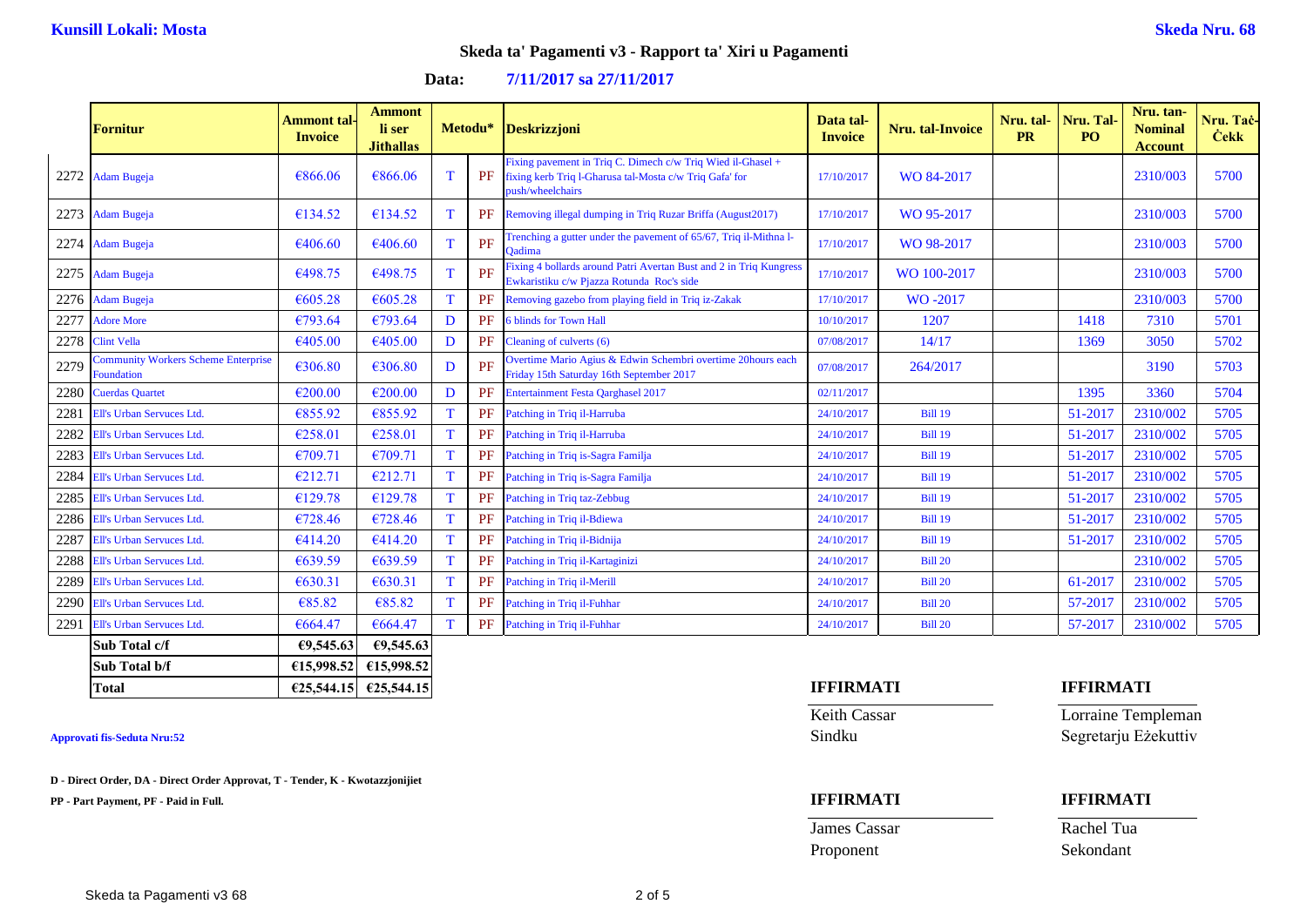### **Skeda ta' Pagamenti v3 - Rapport ta' Xiri u Pagamenti**

### **Data: 7/11/2017 sa 27/11/2017**

|      | <b>Fornitur</b>                                        | <b>Ammont</b> tal-<br><b>Invoice</b> | <b>Ammont</b><br>li ser<br><b>Jithallas</b> | Metodu*      |    | <b>Deskrizzjoni</b>                                                                             | Data tal-<br><b>Invoice</b> | Nru. tal-Invoice | Nru. tal-<br><b>PR</b> | Nru. Tal<br>PO <sub>1</sub> | Nru. tan-<br><b>Nominal</b><br><b>Account</b> | Nru. Taċ-<br><b>Cekk</b> |
|------|--------------------------------------------------------|--------------------------------------|---------------------------------------------|--------------|----|-------------------------------------------------------------------------------------------------|-----------------------------|------------------|------------------------|-----------------------------|-----------------------------------------------|--------------------------|
| 2292 | Ell's Urban Servuces Ltd.                              | €544.43                              | €544.43                                     | T            | PF | Patching in Triq ir-Rumani                                                                      | 24/10/2017                  | <b>Bill 20</b>   |                        | 57-2017                     | 2310/002                                      | 5705                     |
|      | 2293 Elton John Zammit Cleaning Services               | €425.10                              | €425.10                                     | $\mathbf T$  | PF | Cleaning services at MLC administrative offices $\&$ other premises<br>September & October 2017 | 02/11/2017                  | EJZ0372          |                        |                             | 3055                                          | 5706                     |
| 2294 | Gauci & Formosa Ltd                                    | €445.00                              | €445.00                                     | D            | PF | Travertin marble for memorial of Qalbiena Mostin & marble step in<br>front office door          | 01/11/2017                  | 199              |                        | 1372 & 142                  | 2310/003                                      | 5707                     |
| 2295 | Gordon Calleja obo SP Steel & PVC<br><b>Techniques</b> | €155.75                              | €155.75                                     | D            | PF | 1 grid for Triq Kurat Calleja                                                                   | 21/11/2017                  | 149              |                        |                             |                                               | 5708                     |
| 2296 | Gordon Calleja obo SP Steel & PVC<br><b>Techniques</b> | €551.29                              | €551.29                                     | D            | PF | Street barriers (U bars) + I extra steel cover                                                  | 21/11/2017                  | 150              |                        | 1346                        |                                               | 5708                     |
| 2297 | Gordon Calleja obo SP Steel & PVC<br><b>Techniques</b> | €401.20                              | €401.20                                     | D            | PF | Metal Gate for Gnien I-Gharusa tal-Mosta                                                        | 21/11/2017                  | 148              |                        | WO 102-2017                 |                                               | 5708                     |
| 2298 | Il-Kumissarju tal-Pulizija                             | €209.66                              | €209.66                                     | D            | PF | Police service for 19/11/17 Qalbiena Mostin 2017                                                | 14/11/2017                  | 74078            |                        |                             | 3360                                          | 5709                     |
| 2299 | <b>Jimmy Muscat</b>                                    | €1.665.00                            | €1,665.00                                   | T            | PF | <b>Bulky refuse collection October 2017</b>                                                     | 31/10/2017                  | 010/17           |                        |                             | 3042                                          | 5710                     |
| 2300 | Karamellu Pet & Garden                                 | €23.00                               | $\epsilon$ 23.00                            | D            | PF | <b>Flower bouquet</b>                                                                           | 03/11/2017                  | 5433             |                        | 1434                        |                                               | 5711                     |
| 2301 | Karamellu Pet & Garden                                 | €40.00                               | €40.00                                      | D            | PF | Wreath with Bay Laurel & arrangement                                                            | 20/11/2017                  | 5484             |                        | 1432                        | 3360                                          | 5711                     |
| 2302 | Koperattiva Tabelli u Sinjali                          | €192.55                              | €192.55                                     | $\mathbf{T}$ | PF | Road Marking (Job sheet 15574) Ruzinjol, Trincetta, EB Vella &<br>Delu                          | 12/10/2017                  | 23661            |                        | 103-2017                    | 2365                                          | 5712                     |
| 2303 | Koperattiva Tabelli u Sinjali                          | €65.74                               | €65.74                                      | T            | PF | Road marking (Job sheet 45572) Triq Fabrizio Bartolo                                            | 11/01/2017                  | 23662            |                        | 117/2017                    | 2365                                          | 5712                     |
| 2304 | Koperattiva Tabelli u Sinjali                          | €532.85                              | €532.85                                     | T            | PF | Traffic signs & Mirrors (Job sheet 11545) various roads                                         | 04/10/2017                  | 23663            |                        | 85/92/93/104-2              | 2365                                          | 5712                     |
| 2305 | Koperattiva Tabelli u Sinjali                          | €548.34                              | €548.34                                     | T            | PF | Traffic signs & Mirrors (Job sheet 11544) various roads                                         | 03/10/2017                  | 23664            |                        | 67/85/86/93-2               | 2365                                          | 5712                     |
| 2306 | Koperattiva Tabelli u Sinjali                          | €482.77                              | €482.77                                     | T            | PF | Road Markings (Job sheet15435) in Triq Grognet                                                  | 13/10/2017                  | 23665            |                        | 101/103-201                 | 2365                                          | 5712                     |
| 2307 | Koperattiva Tabelli u Sinjali                          | €115.85                              | €115.85                                     | T            | PF | Road marking (Job sheet 15575) Triq Mikielang Mifsud & Vjal<br><b>Oalbiena</b> Mostin           | 12/10/2017                  | 23660            |                        | 112-2017                    | 2365                                          | 5712                     |
|      | 2308 Koperattiva Tabelli u Sinjali                     | €338.47                              | €338.47                                     | T            | PF | Road Markings (Job sheet 15466) in Vial il-Qalbiena Mostin                                      | 27/10/2017                  | 23702            |                        | 112-2017                    | 2365                                          | 5712                     |
| 2309 | Koperattiva Tabelli u Sinjali                          | €317.68                              | €317.68                                     | T            | PF | Road Markings (Job sheet 15467) in Triq Sammy Calleja                                           | 30/10/2017                  | 23703            |                        | 112-2017                    | 2365                                          | 5712                     |
|      | 2310 Koperattiva Tabelli u Sinjali                     | €201.77                              | €201.77                                     | T            | PF | Road Markings (Job sheet 15468) in Triq Sammy Calleja & Triq<br>Frangisku Pisani                | 30/10/2017                  | 23704            |                        | 112-2017                    | 2365                                          | 5712                     |
|      | Sub Total c/f                                          | €7,256.45                            | €7,256.45                                   |              |    |                                                                                                 |                             |                  |                        |                             |                                               |                          |

**D - Direct Order, DA - Direct Order Approvat, T - Tender, K - Kwotazzjonijiet**

**Sub Total b/f €25,544.15 €25,544.15**

**PP - Part Payment, PF - Paid in Full. IFFIRMATI IFFIRMATI**

### **Total €32,800.60 €32,800.60 IFFIRMATI IFFIRMATI**

**James Cassar** Rachel Tua Proponent Sekondant

Keith Cassar Lorraine Templeman **Approvati fis-Seduta Nru:52** Sindku Segretarju Eżekuttiv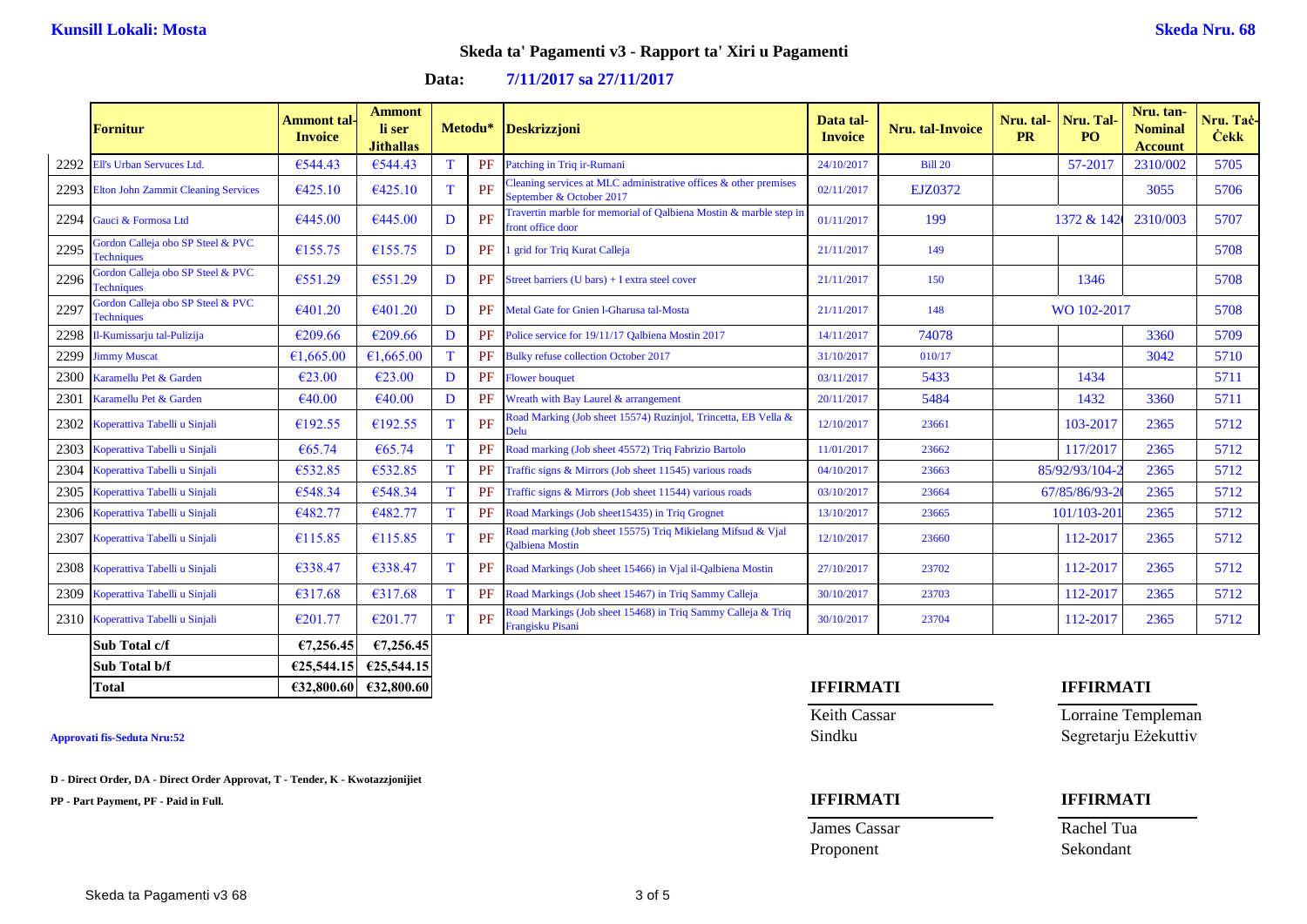# **Data: 7/11/2017 sa 27/11/2017 Skeda ta' Pagamenti v3 - Rapport ta' Xiri u Pagamenti**

|      | <b>Fornitur</b>                            | <b>Ammont tal-</b><br><b>Invoice</b> | <b>Ammont</b><br>li ser<br><b>Jithallas</b> |             | Metodu*   | <b>Deskrizzjoni</b>                                                                                    | Data tal-<br><b>Invoice</b> | Nru. tal-Invoice | Nru. tal-<br><b>PR</b> | Nru. Tal-<br>PO. | Nru. tan-<br><b>Nominal</b><br><b>Account</b> | Nru. Tac-<br><b>Cekk</b> |
|------|--------------------------------------------|--------------------------------------|---------------------------------------------|-------------|-----------|--------------------------------------------------------------------------------------------------------|-----------------------------|------------------|------------------------|------------------|-----------------------------------------------|--------------------------|
| 2311 | Koperattiva Tabelli u Sinjali              | €855.74                              | €855.74                                     | T           | PF        | Road Markings (Job sheet 15494) in Vjal il-Qalbiena Mostin (part<br>& in Triq Callus and Triq Ponsonby | 31/10/2017                  | 23713            |                        | 112-2017         | 2365                                          | 5712                     |
|      | 2312 Koperattiva Tabelli u Sinjali         | €1,156.45                            | €1,156.45                                   | T           |           | <b>PF</b> Road Markings (Job sheet 15493) in Vial il-Qalbiena Mostin (part)                            | 30/10/2017                  | 23714            |                        | 112-2017         | 2365                                          | 5712                     |
|      | 2313 Koperattiva Tabelli u Sinjali         | €1,031.97                            | €1,031.97                                   | T           | PF        | Road Markings (Job sheet 15492) in Vjal il-Qalbiena Mostin (part)                                      | 27/10/2017                  | 23715            |                        | 112-2017         | 2365                                          | 5712                     |
| 2314 | <b>Lands Authority</b>                     | €4,140.00                            | €4,140.00                                   | D           | PF        | 2 Plots & Bldgs at Targa Gap 20/11/2017 to 19/11/2018                                                  | 01/11/2017                  | 1556094          |                        |                  | 2400                                          | 5713                     |
|      | 2315 Mario Mallia                          | €456.26                              | €456.26                                     | D           | PF        | Replacing floodlights / lamps & repairing short in front of Civic<br>Centre                            | 19/11/2017                  | 985              |                        | 124-2017         | 2310/003                                      | 5714                     |
| 2316 | Media. Link Communications Company<br>Ltd. | €68.44                               | €68.44                                      | D           | PF        | advert (By Law) 17/10/2017                                                                             | 31/10/2017                  | 66846            |                        | 1423             | 2940                                          | 5715                     |
| 2317 | <b>Northern Cleaning Group Ltd</b>         | €11,456.40                           | €11,456.40                                  | T           | PF        | <b>Collection of Waste September 2017</b>                                                              | 30/09/2017                  | <b>MST 09/17</b> |                        |                  |                                               | 5716                     |
| 2318 | <b>PC Options Ltd - Scan Centre</b>        | €1,240.68                            | €1,240.68                                   | D           | PF        | 2 PC's for Mosta Regional Library                                                                      | 09/11/2017                  | MASSINV0373      |                        | 1433             | 7310                                          | 5717                     |
| 2319 | <b>PC Options Ltd - Scan Centre</b>        | €185.00                              | €185.00                                     | D           | PF        | 2 TFT monitors & 2 optical mice                                                                        | 15/11/2017                  | IS1I13297        |                        | 1433             | 7310                                          | 5717                     |
| 2320 | <b>PwC Malta Technology Services Ltd</b>   | €487.34                              | €487.34                                     | $\mathbf T$ | PF        | <b>TT Services rendered October 2017</b>                                                               | 31/10/2017                  | MLT37200758      |                        |                  | 3110                                          | 5718                     |
| 2321 | <b>R&amp;G Hardware</b>                    | €100.63                              | €100.63                                     | D           | PF        | Various ironmongery items                                                                              | 15/09/2017                  | 43205            |                        | 1441             | 2210/002                                      | 5719                     |
| 2322 | <b>Robert Borg</b>                         | €371.70                              | €371.70                                     | D           | PF        | Fixing urinals and toilet in gents public conveniance                                                  | 03/11/2017                  | 5                |                        | WO 122-20        | 2310/003                                      | 5720                     |
| 2323 | <b>Robert Borg</b>                         | €462.17                              | €462.17                                     | D           | PF        | Changing 1 pole out of 6 Triq il-Wied                                                                  | 25/10/2017                  | $\overline{4}$   |                        | WO 68-2017       |                                               | 5720                     |
| 2324 | <b>SG Solutions Ltd</b>                    | €208.93                              | €208.93                                     | T           | PF        | Photcopies Lease Fee + copies October 2017                                                             | 31/10/2017                  | 98438            |                        |                  | 3130                                          | 5721                     |
| 2325 | <b>Silver Star Transport Limited</b>       | €233.64                              | €233.64                                     | T           | PF        | <b>Transport Service Day Centre October 2017</b>                                                       | 31/10/2017                  | 10004820         |                        |                  | 3364                                          | 5722                     |
| 2326 | <b>Silver Star Transport Limited</b>       | €100.30                              | €100.30                                     | D           | PF        | Transport to Rabat with return (19/10/2017)                                                            | 31/10/2017                  | 10004829         |                        | 1427             | 3360                                          | 5722                     |
| 2327 | The Light Housekeepers                     | €306.80                              | €306.80                                     | T           | <b>PF</b> | Finding fault and repair decorative lamps in Triq il-Kostituzzioni                                     | 20/10/2017                  | PSIN000182/43    |                        | WO 118-20        | 3010                                          | 5723                     |
|      |                                            |                                      |                                             |             |           |                                                                                                        |                             |                  |                        |                  |                                               |                          |
|      | Sub Total c/f                              | €22,862.45                           | €22,862.45                                  |             |           |                                                                                                        |                             |                  |                        |                  |                                               |                          |
|      | Sub Total b/f                              |                                      | $E32,800.60$ $E32,800.60$                   |             |           |                                                                                                        |                             |                  |                        |                  |                                               |                          |

**D - Direct Order, DA - Direct Order Approvat, T - Tender, K - Kwotazzjonijiet**

**PP - Part Payment, PF - Paid in Full. IFFIRMATI IFFIRMATI**

**Kunsill Lokali: Mosta Skeda Nru. 68**

**Total €55,663.05 €55,663.05 IFFIRMATI IFFIRMATI**

Keith Cassar **Lorraine Templeman Approvati fis-Seduta Nru:52** Sindku Segretarju Eżekuttiv

**James Cassar Rachel Tua** Proponent Sekondant